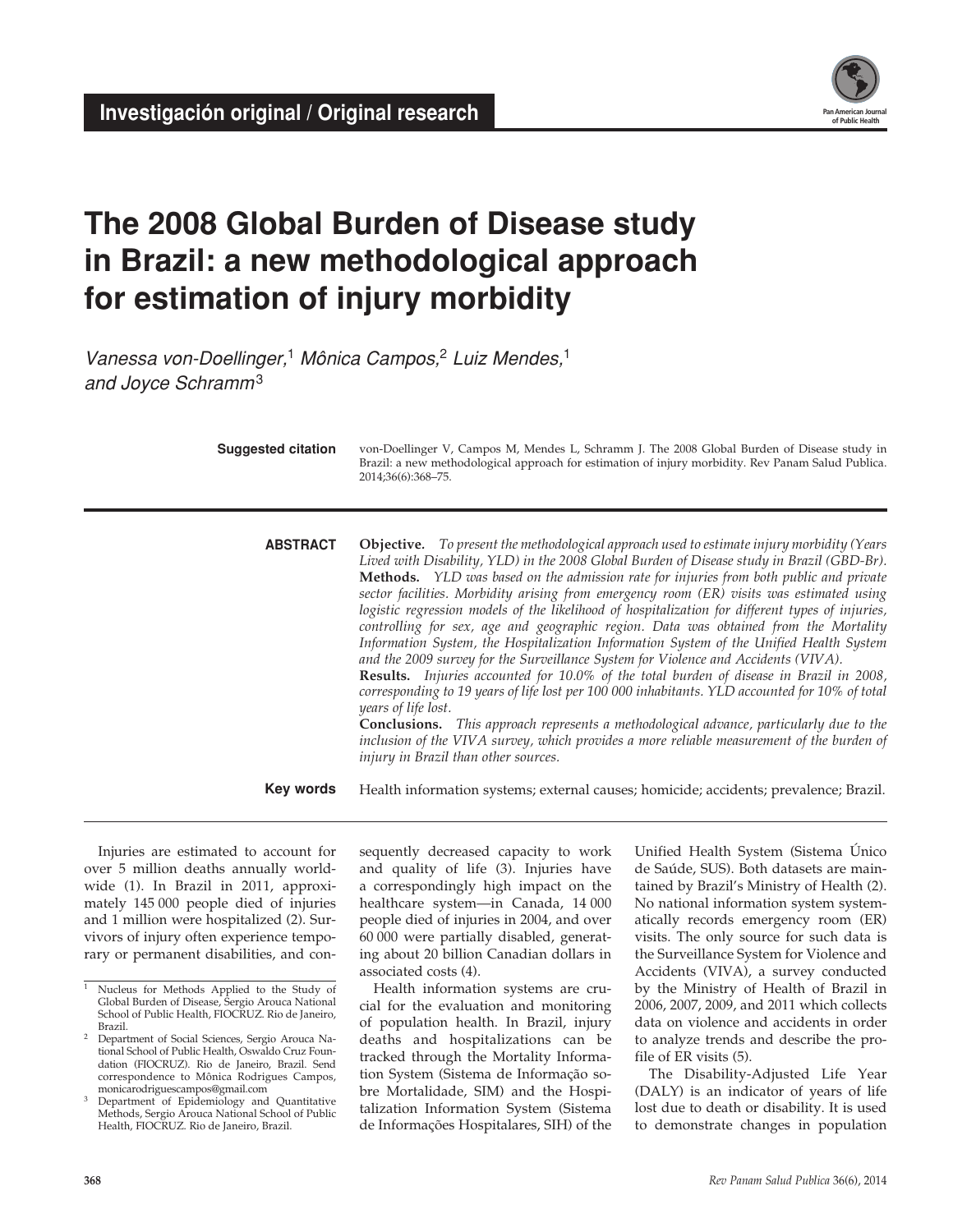health, particularly in the context of the demographic and epidemiological transition (6), and is considered a better way to measure the impact of injuries than raw incidence, since it takes into account the duration and severity of such events.

DALYs are composed of the sum of two parts: 1) an estimate of years of life lost due to premature mortality (Years of Life Lost, YLL); and 2) an estimate of years of life lived with disability (Years Lived with Disability, YLD). DALYs are estimated using clinical and epidemiological parameters: incidence, prevalence, lethality, remission, duration and proportion of treated cases (7).

The Global Burden of Disease study (GBD) was conducted as part of a broader review of global health by Murray and Lopez in 1990 (7); since then, it has undergone methodological adjustments and been periodically updated (8–10). There have been two editions of the GBD study in Brazil (GBD-Br): the first produced estimates for 1998 (11) and the second for 2008 (12). Important methodological adjustments for estimating injury-related YLDs were applied in the 2008 GBD-Br. Whereas the first edition used international parameters to estimate the impact of ER visits on morbidity, the 2008 edition incorporated data from the 2009 VIVA survey, allowing for more reliable assessment of the impact of injuries in Brazil.

This paper describes the methodological approach taken to estimate injury morbidity (YLD) in the 2008 GBD-Br.

### **MATERIALS AND METHODS**

The YLD calculation comprised the following steps: 1) definition of injury

type with reference to Chapter XX of the Tenth Revision of the International Classification of Diseases (ICD-10) (13); 2) definition of disabilities, weights and durations (i.e., short-term or lifelong); 3) calculation of incidence based on hospital admissions for injuries and an estimate of ER visits adjusted by a factor derived from the 2009 VIVA Survey (5) and the Australia GBD study (14); 4) calculation of YLD by sex, age and type of injury, un-weighted by age group, at a discount rate of 3%.

In the GBD study (7), diseases are subdivided into the following groups: I) communicable diseases, maternal/ perinatal conditions and nutritional conditions; II) non-communicable diseases; and III) injuries.

Group III, the focus of this paper, comprises the entirety of ICD-10 Chapter XX (13), which is subdivided into two main sub-groups: unintentional injuries (IIIA) and intentional injuries (IIIB). The first sub-group includes transport-related injuries (IIIA01, V01–V89, Y85), accidental poisoning (IIIA02; X40–X49), falls (IIIA03; W00–W19), fire/burns (IIIA04; X00–X19), drowning (IIIA05; W65–W74), other unintentional injuries (IIIA06, V90–V99, W20–W64, W75–W99, X10– X39, X50–X59, Y86) and complications of medical/surgical care (IIIA07; Y40–Y84, Y88). The second sub-group includes intentional self-harm/suicides (IIIB01; X60–X84), assaults/homicides (IIIB02; X85–Y09;Y87) and war (IIIB03; Y35–Y36).

Criteria applied in the Australia GBD study (14) were used to classify shortand long-term disabilities according to type of injury, sex, age and nature of injury (ICD-10 Chapter XIX, S00–T98). The duration of short-term disabilities is given by the length of stay in hospital, and of long-term by life expectancy in 2008. Disability weights range from 0 to 1, representing, respectively, lower versus higher degrees of impairment of quality of life and/or injury severity. The disability weights applied by the Australia GBD study are very similar to those used by Murray & Lopez (8), although some small adjustments are described in the study report (14). This was the only study to make available a complete and transparent calculation methodology for all 32 categories of disease and 10 groups of injuries, stratified by age and sex.

The hospitalization database, based on data from SIH (2), listed the average number of hospitalizations during 2007–2009 according to: sex, age group, federal unit, procedure performed, primary and secondary diagnosis, discharge/death, and type of procedure for reimbursement; admissions records that listed injury as a primary or secondary diagnosis on the basis of the nature of the injury (ICD-10, Chapter XIX, S00–T98) or injury type (ICD-10, Chapter XX) were included. Hospitalizations resulting in deaths were excluded, as they are registered in the YLL calculation. Records where nature of injury was unclassified (12.8%) were also excluded. Injuries listed as caused by an "event of undetermined intent" (codes Y10–Y34) were proportionally redistributed according to federal unit, sex, age (five-year GBD age group) and nature of injury. Finally, a correction factor (15) was applied to estimate hospital admissions in facilities (e.g., hospitals, health care centers) not linked to SUS.

Table 1 presents injury-related hospital admissions in Brazil by injury sub-

| TABLE 1. Total hospital admissions by injury type in Brazil, 1998 and 2007–2009 |
|---------------------------------------------------------------------------------|
|---------------------------------------------------------------------------------|

|                                        | 1998    |       | Average 2007-2009 |       | Difference in percent | Admissions ratio |  |
|----------------------------------------|---------|-------|-------------------|-------|-----------------------|------------------|--|
| Group (code)                           | No.     | $\%$  | No.               | $\%$  | (1998/2008)           | (1998/2008)      |  |
| Transport-related injuries (IIIA01)    | 103819  | 16.4  | 103 713           | 15.0  | $-1.4$                | 1.0              |  |
| Accidental poisoning (IIIA02)          | 10 258  | 1.6   | 8 3 4 0           | 1.2   | $-0.4$                | 0.8              |  |
| Falls (IIIA03)                         | 239 467 | 37.8  | 305 100           | 44.1  | 6.3                   | 1.3              |  |
| Fire/Burns (IIIA04)                    | 10 093  | 1.6   | 6813              | 1.0   | $-0.6$                | 0.7              |  |
| Drowning (IIIA05)                      | 494     | 0.1   | 826               | 0.3   | 0.2                   | 3.7              |  |
| Other unintentional injuries (IIIA06)  | 191 453 | 30.2  | 184 895           | 26.7  | $-3.5$                | 1.0              |  |
| Complications of medical care (IIIA07) | 18 249  | 2.9   | 23 096            | 3.3   | 0.5                   | 1.3              |  |
| Self-harm/suicides (IIIB01)            | 9415    | 1.5   | 9079              | 1.3   | $-0.2$                | 1.0              |  |
| Assaults/homicides (IIIB02)            | 34 411  | 5.4   | 35 560            | 5.1   | $-0.3$                | 1.0              |  |
| War (IIIB03)                           | 392     | 0.1   | 206               | 0.0   | 0.0                   | 0.5              |  |
| Unclassified                           | 15 237  | 2.4   | 13 605            | 2.0   | $-0.4$                | 0.9              |  |
| Total                                  | 633 288 | 100.0 | 692 233           | 100.0 |                       |                  |  |

*Source:* Hospitalization Information System (SIH): 1998, 2008.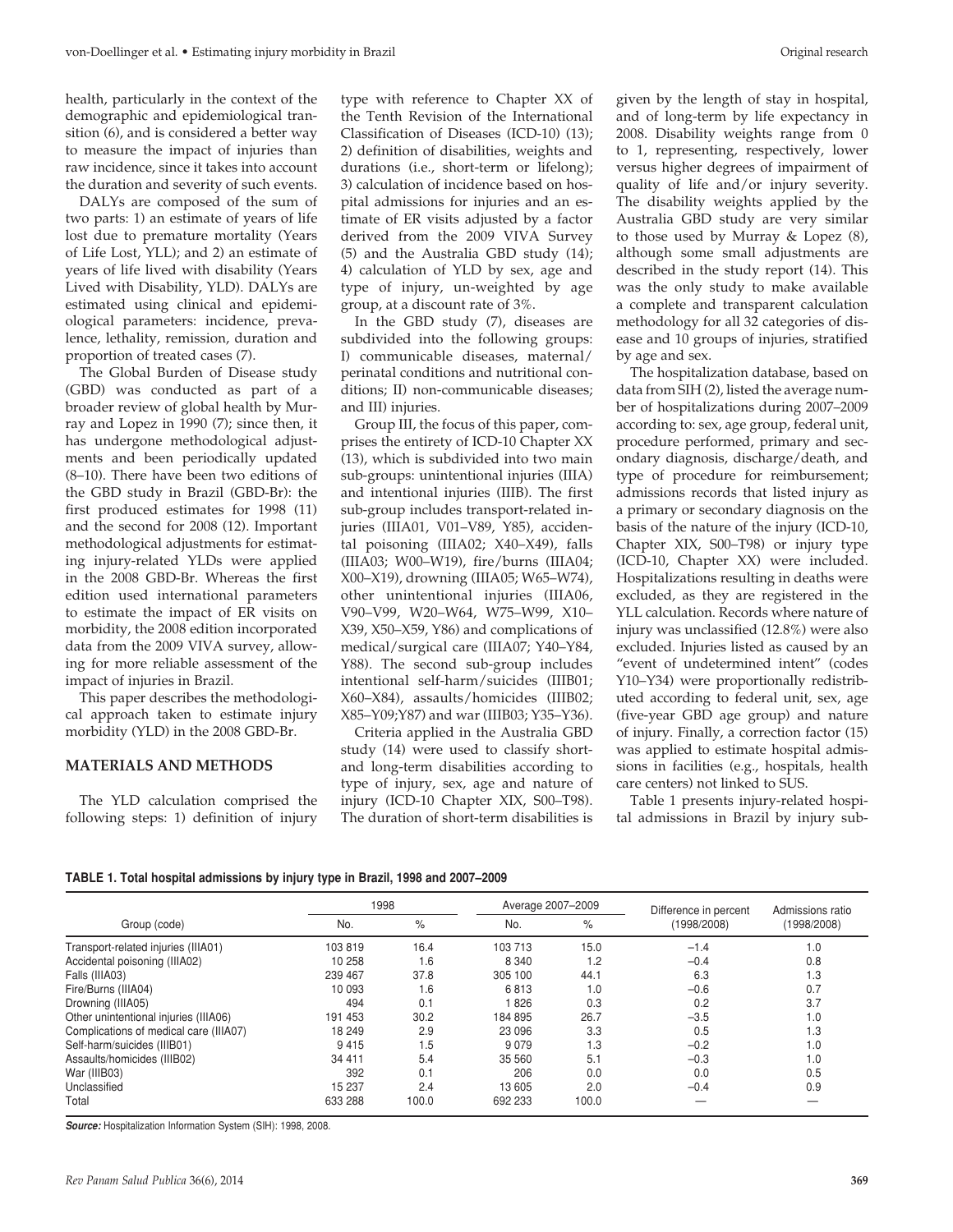group from SIH records, comparing 1998 (when the first GBD study was performed in Brazil) with the average for the 2007–2009 triennium (the reference period for the GBD-Br). A change in the proportional distribution of admissions for injury subgroups was observed, highlighted by an increase of about 6% of hospital admissions caused by falls. This may reflect the increasing number of elderly people in the Brazilian population (6). A greater than 3% decrease in hospitalizations was observed for "other unintentional injuries," perhaps due to improvement in the quality of data.

Dedicated information on ER visits is needed in order to calculate YLD, since not all visits generate a hospital admission record—the only information tracked by SIH. This study used data from the 2009 VIVA survey, a crosssectional study collecting data on injury victims who sought treatment in one of the 136 hospitals within the SUS equipped for urgent and emergency care. Data were collected on 30 days from September through November 2009, with 12-hour interview shifts selected randomly. The survey gathered information on: the general characteristics of the victim (name, age, sex, race/ethnicity, education, presence of disability); type of injury; nature of injury; and outcome

in the first 24 hours (i.e., discharge, outpatient referral, referral to other services, hospitalization, evasion or death).

More detailed information on the methodology of the 2009 VIVA survey, including sampling criteria and data collection procedures, can be found in the research report, available online (5). Because it did not attain full coverage at the national level, a set of inflation factors derived from logistic regression models were used to produce representative estimates of ER visits, as detailed in the next section.

Table 2 shows the proportions of hospital admissions by injury and age group. Less severe injury subgroups with lower lethality, such as falls and other unintended injuries, account for a lower proportion of hospital admissions. Overall, only 9.6% of ER visits for injuries resulted in hospital admissions. This suggests that SIH, which registers only admissions information, captures just one in ten injuries that require medical care. Calculating YLD without considering ER visits would seriously underestimate the total impact of injuries.

Inflation factors were calculated based on logistic regression models estimating the odds of hospital admission, based on the nature of injury, sex, age and place of occurrence, for each of the most common injury subgroups, namely: transportrelated injuries (IIIA01), falls (IIIA03), fire/burns (IIIA04), assaults/homicides (IIIB02), other injuries (IIIA06) and all injuries.

The following explanatory variables were included:

- region of residence: Midwest (reference category), North, Northeast, Southeast or South;
- sex: male or female (reference category);
- age group: less than 1 year, 1–4 years, 5–14 years, 15–29 years, 30–44 years, 45–59 years, 60–69 years, 70–79 years, 80 years and over (reference category);
- nature of injury: without lesion (physical), contusion, cut/laceration, sprain/dislocation, fracture, traumatic brain injury (TBI), poly trauma. or other (reference category).

The models were assessed by comparing the predicted probability of hospital admissions with the actual proportion of hospital admissions to estimate the overall accuracy of classification. This ranged from 77.1% in the model for falls (IIIA03) to 56.6% in the model for assaults/homicides (IIIB02).

Given the high specificity of the overall model and the small number of individu-

**TABLE 2. Number of emergency room visits and proportion of injury-related visits leading to hospital admissions by age group in the VIVA survey, Brazil, 2009**

|                                   |         | Age group in years (Global Burden of Disease study) |          |           |           |           |           |           |           |         |  |  |  |
|-----------------------------------|---------|-----------------------------------------------------|----------|-----------|-----------|-----------|-----------|-----------|-----------|---------|--|--|--|
| Group <sup>a</sup>                | $<$ 1   | $1 - 4$                                             | $5 - 14$ | $15 - 29$ | $30 - 44$ | $45 - 59$ | $60 - 69$ | $70 - 79$ | $\geq 80$ | Total   |  |  |  |
| Emergency room visits             |         |                                                     |          |           |           |           |           |           |           |         |  |  |  |
| IIIA01                            | 249     | 793                                                 | 2956     | 14 186    | 7930      | 3 2 1 4   | 851       | 424       | 173       | 30 777  |  |  |  |
| IIIA02                            | 152     | 162                                                 | 99       | 240       | 165       | 63        | 14        | 28        | 10        | 933     |  |  |  |
| IIIA03                            | 2 4 7 5 | 3713                                                | 10 325   | 8658      | 6930      | 5 3 4 8   | 2 2 5 9   | 1 7 4 1   | 1 1 8 4   | 42 633  |  |  |  |
| IIIA04                            | 227     | 178                                                 | 291      | 827       | 582       | 304       | 67        | 42        | 15        | 2 5 3 5 |  |  |  |
| IIIA05                            | 8       | $\mathbf 0$                                         | 7        | 11        | 15        | 8         | 8         | 6         | $\Omega$  | 62      |  |  |  |
| IIIA06                            | 958     | 2 2 4 7                                             | 7700     | 13 278    | 8992      | 4808      | 1168      | 559       | 222       | 39 930  |  |  |  |
| IIIB01                            | 12      | 10                                                  | 76       | 602       | 342       | 77        | 44        | 11        | 3         | 1 1 7 9 |  |  |  |
| IIIB02                            | 203     | 178                                                 | 893      | 5 6 4 2   | 3 1 2 0   | 1 1 9 9   | 153       | 102       | 42        | 11 532  |  |  |  |
| IIIB03                            | 4       | 0                                                   |          | 111       | 45        | 5         | 0         | 0         | 5         | 171     |  |  |  |
| Total                             | 4 2 8 9 | 7 2 8 0                                             | 22 347   | 43 556    | 28 121    | 15 027    | 4565      | 2913      | 1654      | 129 752 |  |  |  |
| Proportion of hospital admissions |         |                                                     |          |           |           |           |           |           |           |         |  |  |  |
| IIIA01                            | 6.2     | 9.4                                                 | 13.6     | 14.8      | 18.3      | 18.9      | 22.4      | 17.7      | 23.3      | 16.1    |  |  |  |
| IIIA02                            | 18.2    | 19.0                                                | 16.1     | 11.2      | 0.0       | 5.6       | 0.0       | 16.3      | 40.0      | 12.1    |  |  |  |
| IIIA03                            | 8.5     | 6.9                                                 | 6.1      | 5.4       | 7.5       | 7.3       | 9.8       | 14.1      | 23.0      | 7.5     |  |  |  |
| IIIA04                            | 29.3    | 35.5                                                | 27.6     | 14.9      | 9.2       | 15.4      | 18.3      | 19.2      | 28.8      | 18.1    |  |  |  |
| IIIA05                            | 46.9    |                                                     | 100.0    | 29.0      | 49.6      | 0.0       | 0.0       | 0.0       |           | 33.5    |  |  |  |
| IIIA06                            | 7.5     | 3.5                                                 | 3.9      | 3.0       | 4.2       | 5.3       | 5.4       | 5.9       | 4.2       | 4.0     |  |  |  |
| IIIB01                            | 12.8    | 22.0                                                | 7.2      | 23.9      | 28.4      | 49.3      | 42.0      | 0.0       | 100.0     | 26.3    |  |  |  |
| IIIB02                            | 19.4    | 10.5                                                | 6.7      | 17.2      | 16.2      | 14.8      | 19.0      | 10.9      | 47.6      | 15.9    |  |  |  |
| IIIB03                            | 0.0     |                                                     | 0.0      | 22.3      | 7.4       | 24.6      |           |           | 0.0       | 17.1    |  |  |  |
| Total                             | 10.1    | 7.2                                                 | 6.7      | 9.8       | 10.7      | 10.1      | 11.7      | 12.9      | 21.3      | 9.6     |  |  |  |

*Source:* Surveillance System for Violence and Accidents, 2009.

a Transport-related injuries (IIIA01), accidental poisoning (IIIA02), falls (IIIA03), fire/burns (IIIA04), drowning (IIIA05), other unintentional injuries (IIIA06) and complications of medical/surgical care (IIIA07); self-harm/suicides (IIIB01), assaults/homicides (IIIB02) and war (IIIB03).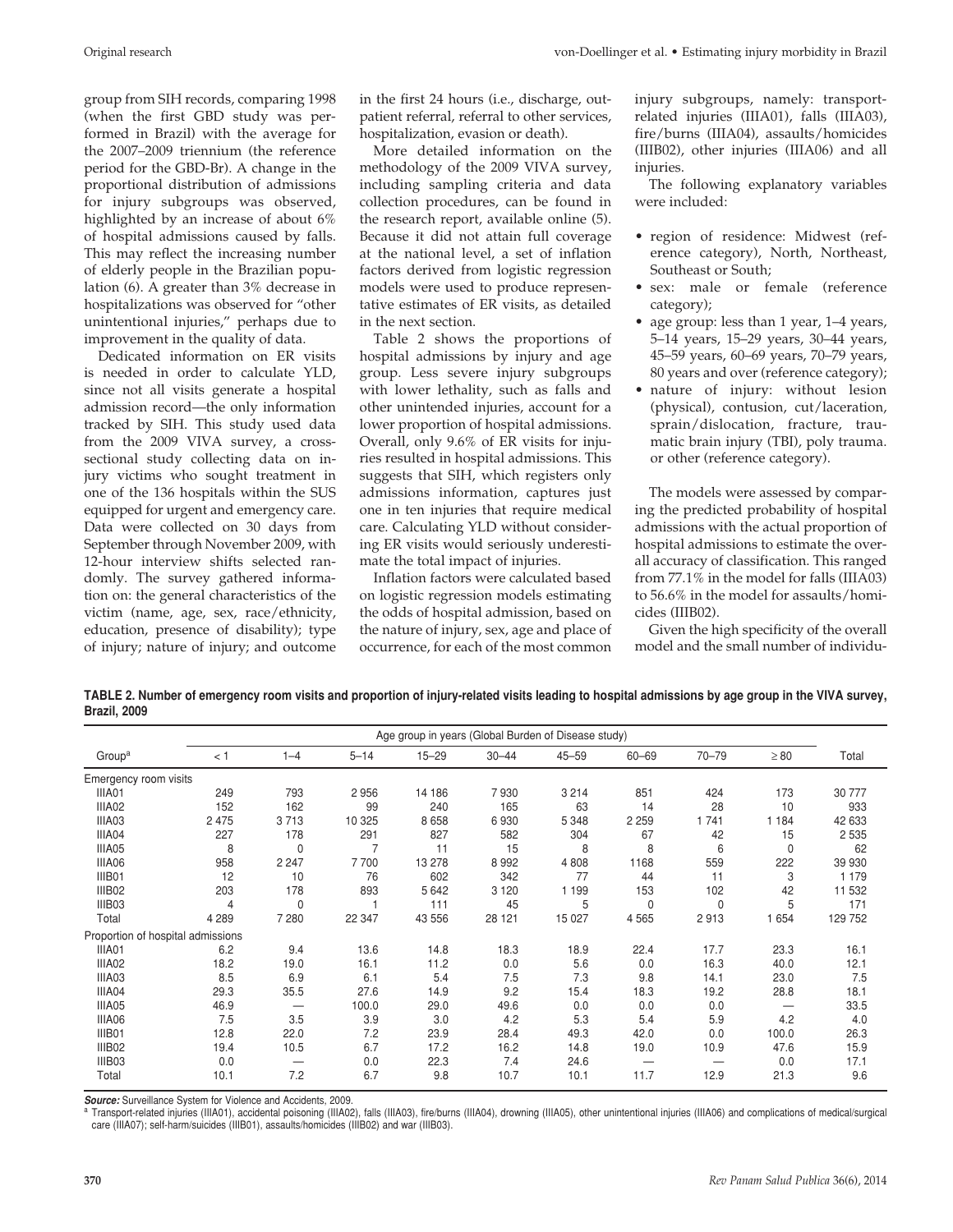als in each category of analysis (i.e., gender, age, region, external cause), a smaller model was adopted even though other data is available in the 2009 VIVA survey.

Table 3 shows estimated odds ratios (ORs) and confidence intervals for the explanatory variables in each of the injury-type-specific logistic models. In models for "all injuries" and falls, all major regions were statistically significantly associated with hospital admission, while in models for transport-related injuries and assaults/homicides, this was only the case for North and Northeast regions. Several injury categories were not significantly associated with the South and Southeast regions, while all types displayed significant relationships with the Northeast and North. In all models, the North region was associated with a higher likelihood of hospital admissions  $(OR > 1)$  than the Midwest, the reference category.

Sex was significantly associated with all types of injuries, with men having a higher likelihood of hospital admission, ranging from  $OR = 2.31$  (95% confidence interval (CI): 1.98–2.69) in the "assaults/ homicides" model to OR = 1.09 (95% CI: 1.01, 1.18) for transport-related injuries.

Compared with the reference category of 80 years or older, those 60–69 and 70–79 years old were significantly more likely to be admitted to hospital in the "all injuries" model. The odds of falling for individuals older than 45 years increased significantly with age, as expected. Strikingly, those in the age group 70–79 years were the most likely to be admitted to hospital for "assaults/ homicides" (OR = 3.29, 95% CI: 1.59– 6.81). This figure includes both victims and perpetrators that survived the event, which usually has a high mortality rate, especially among young individuals. All age groups were significantly associated with hospital admissions for transportrelated injuries, except for those at the extremes—under one year and 70–79 years. all types of injuries, with men having a<br>higher likelihood of hospital admission,<br>tranging from OR = 2.31 (95% confidence<br>interval (CI): 1.98–2.69) in the "assaults/<br>homicides" model to OR = 1.09 (95% CI:<br>1.01, 11.8) for t

The highest likelihoods of hospitalization in the "all injuries" model were related to fracture and TBI, both approximately 13 times higher than for "other" lesions (the reference category). For transport-related injuries and falls, fractures carried the highest odds of hospitalization (respectively, OR = 19.81, 95% CI: 14.00–28.03; and OR = 7.34, 95% CI: 5.88–9.15), while for models of other unintentional injuries and assaults/

|                                                                                                 |                     |                                    |                                                   |                                                    |                       |                   |                                                                                                                    |                        |                          | IIIA06                               |                                               |                                |
|-------------------------------------------------------------------------------------------------|---------------------|------------------------------------|---------------------------------------------------|----------------------------------------------------|-----------------------|-------------------|--------------------------------------------------------------------------------------------------------------------|------------------------|--------------------------|--------------------------------------|-----------------------------------------------|--------------------------------|
|                                                                                                 |                     | All injuries                       |                                                   | (Transport-related injuries)<br><b>IIIAO1</b>      |                       | IIIA03<br>(Falls) |                                                                                                                    | (Fire/burns)<br>IIIA04 |                          | (Other unintentional<br>injuries     |                                               | (Assaults/homicides)<br>IIIB02 |
| Explanatory variables                                                                           | OR adj <sup>a</sup> | 95% Clb                            | adj <sup>a</sup><br>$\frac{1}{2}$                 | 95% Clb                                            | OR adj <sup>a</sup>   | 95% Clb           | OR adj <sup>a</sup>                                                                                                | 95% Clb                | OR adj <sup>a</sup>      | 95% Clb                              | OR adj <sup>a</sup>                           | 95% Cl <sup>b</sup>            |
| Midwest region <sup>c</sup>                                                                     |                     |                                    |                                                   |                                                    |                       |                   |                                                                                                                    |                        |                          |                                      |                                               |                                |
| North region                                                                                    | $1.39^{\circ}$      | 1.30, 1.48                         |                                                   | 1.25, 1.55                                         | 1.29 <sup>d</sup>     | (1.13, 1.47)      | 2.02 <sup>d</sup>                                                                                                  | (1.44, 2.82)           | $-5d$                    | (1.28, 1.75)                         | 1.31 <sup>d</sup>                             | 1.12, 1.54                     |
| Northeast region                                                                                | 0.62 <sup>d</sup>   | (0.58, 0.67)                       | $1.39d$<br>0.81 <sup>d</sup>                      | (0.71, 0.92)                                       | $0.65^{\rm d}$        | (0.56, 0.76)      | 0.49 <sup>d</sup>                                                                                                  | (0.32, 0.75)           | 0.49 <sup>d</sup>        | (0.40, 0.60)                         |                                               | (0.49, 0.74)                   |
| Southeast region                                                                                | 0.71 <sup>d</sup>   | (0.66, 0.77)                       |                                                   | (0.82, 1.08)                                       | $0.72^{d}$            | (0.61, 0.84)      | 0.32 <sup>d</sup>                                                                                                  | (0.21, 0.49)           | 0.59 <sup>d</sup>        | (0.48, 0.73)                         | $0.6d$<br>0.98                                | (0.80, 1.19)                   |
| South region                                                                                    | 0.90 <sup>d</sup>   | (0.83, 0.98)                       | $\overline{ }$<br>$\overline{0}$                  | (0.89, 1.15)                                       | 0.61 <sup>d</sup>     | (0.51, 0.73)      | 0.64                                                                                                               | (0.33, 1.23)           | 1.17                     | (0.93, 1.47)                         | 0.88                                          | (0.68, 1.13)                   |
| emale <sup>c</sup>                                                                              |                     |                                    |                                                   |                                                    |                       |                   |                                                                                                                    |                        |                          |                                      |                                               |                                |
| Male                                                                                            | $-42^{\circ}$       | (1.35, 1.48)                       | ్య<br>$\bar{\mathbf{e}}$                          | (1.01, 1.18)                                       | $1.44^{\circ}$        | (1.32, 1.56)      | 2.3 <sup>d</sup>                                                                                                   | (1.82, 2.92)           | 1.67 <sup>d</sup>        | (1.47, 1.90)                         | 2.31 <sup>d</sup>                             | (1.98, 2.69)                   |
| $\geq 80$ years <sup>c</sup>                                                                    |                     |                                    |                                                   |                                                    |                       |                   |                                                                                                                    |                        |                          |                                      |                                               |                                |
| 1 year                                                                                          | 0.68 <sup>d</sup>   | (0.59, 0.78)                       |                                                   | (0.66, 2.26)                                       | $0.77^{\circ}$        | (0.63, 0.94)      |                                                                                                                    | 0.67, 1.66             | $0.49^d$                 | (0.35, 0.70)                         | 0.57                                          | (0.31, 1.07                    |
| -4 years                                                                                        | 0.63 <sup>d</sup>   | (0.55, 0.71)                       | 1.9 <sup>d</sup>                                  | (1.08, 3.33)                                       | $0.65d$<br>$0.78d$    | (0.54, 0.78)      |                                                                                                                    | (0.52, 1.18)           | $0.47^{d}$<br>$0.35^{d}$ | (0.35, 0.62)                         | 0.43 <sup>d</sup>                             | (0.27, 0.68)                   |
| $-14$ years                                                                                     | 0.93                | (0.83, 1.05)                       | $\frac{5}{2}$                                     | (1.20, 3.64)                                       |                       | (0.65, 0.95)      |                                                                                                                    | (0.26, 0.54)           |                          | (0.26, 0.46)                         |                                               | (0.67, 1.42)                   |
| $5-29$ years                                                                                    | 1.07                | (0.95, 1.20)                       | ้ อิซิ ซิ ซิ ซิ<br>2 0 0 0 0 0 1<br>: ณ ณ ณ ๓ ณ + | (1.56, 4.76)                                       | 1.07                  | (0.89, 1.29)      | $\begin{array}{l} 0 & 0 & 0 & 0 & 0 \\ 0 & 0 & 0 & 0 & 0 \\ 0 & 0 & 0 & 0 & 0 \\ 0 & 0 & 0 & 0 & 0 \\ \end{array}$ | (0.15, 0.35)           | 0.52 <sup>d</sup>        | (0.39, 0.70)                         |                                               | (0.67, 1.44)                   |
| 30-44 years                                                                                     | 1.03                | (0.91, 1.16)                       |                                                   |                                                    | 1.03                  | (0.85, 1.25)      |                                                                                                                    | (0.27, 0.68)           | 0.68 <sup>d</sup>        | (0.51, 0.92)                         |                                               | (0.62, 1.40)                   |
| 45-59 years                                                                                     | 1.15                | (0.99, 1.33)                       |                                                   |                                                    |                       | (1.03, 1.59)      |                                                                                                                    | (0.39, 1.71)           |                          | (0.48, 1.02)                         |                                               | (0.47, 1.55)                   |
| $60 - 69$ years                                                                                 | 1.28 <sup>d</sup>   | 1.09, 1.50                         | 24                                                | $(1.51, 4.66)$<br>$(1.72, 5.51)$<br>$(1.33, 4.58)$ | 1.76 <sup>d</sup>     | (1.41, 2.18)      |                                                                                                                    | (0.34, 1.88)           | 0.93                     | (0.60, 1.46)                         |                                               | (0.35, 1.55)                   |
| $79$ years                                                                                      | 2.04 <sup>d</sup>   | 1.72, 2.42                         |                                                   | (0.86, 3.45)                                       | $3.13^{d}$            | (2.51, 3.90)      | $\frac{3}{1}$                                                                                                      | 0.35, 4.79             | $0.48^{d}$               | (0.23, 0.98)                         |                                               | (1.59, 6.81)                   |
| <b>Others<sup>c</sup></b>                                                                       |                     |                                    |                                                   |                                                    |                       |                   |                                                                                                                    |                        |                          |                                      |                                               |                                |
| Nithout lesion (physical)                                                                       | 0.94                | (0.82, 1.09)                       |                                                   | (0.89, 1.81)                                       | 0.68 <sup>d</sup>     | (0.54, 0.85)      |                                                                                                                    |                        | 1.02                     | (0.70, 1.50)                         |                                               | (0.36, 1.26)                   |
| Contusion                                                                                       | 1.99 <sup>d</sup>   | (1.74, 2.26)                       |                                                   | (1.54, 3.05)                                       | 0.92                  | (0.74, 1.15)      |                                                                                                                    |                        | 2.95 <sup>d</sup>        | (2.21, 3.96)                         |                                               | (2.20, 6.70)                   |
| Cut/ laceration                                                                                 | 0.65 <sup>d</sup>   | (0.56, 0.76)                       |                                                   | (0.78, 1.61)                                       |                       | (0.36, 0.57)      |                                                                                                                    |                        | 0.99 <sup>d</sup>        | (0.69, 1.41)                         |                                               | (0.30, 1.33)                   |
| Sprain/dislocation                                                                              | 8.74 <sup>d</sup>   | $(7.67, 9.96)$<br>$(11.71, 15.48)$ | 12.58                                             | $(8.97, 17.64)$<br>(14.00, 28.03)                  | 0.47<br>0.724<br>0.47 | (3.84, 5.80)      |                                                                                                                    |                        | 15.93 <sup>d</sup>       | $(11.75, 21.59)$<br>$(15.73, 33.81)$ | 0<br>0<br>0 0 0 0 0<br>0 0 0 0 0<br>0 0 0 0 0 | (3.71, 11.83)                  |
| -racture                                                                                        | 13.46 <sup>d</sup>  |                                    | 19.8                                              |                                                    |                       | (5.88, 9.15)      |                                                                                                                    |                        | 23.06 <sup>d</sup>       |                                      |                                               | (4.49, 14.41)                  |
| raumatic brain injury                                                                           | $12.88^{d}$         | 11.18, 14.84)                      | ಕೆ ಹಿ<br>14.7                                     | 10.46, 20.75                                       | 5.48 <sup>d</sup>     | (4.18, 7.18)      |                                                                                                                    |                        | 25.67 <sup>d</sup>       | 16.01, 41.14                         | 8.58 <sup>d</sup>                             | (4.79, 15.35)                  |
| Polytrauma                                                                                      | 4.60 <sup>d</sup>   | (4.01, 5.28)                       | $\frac{5}{2}$                                     | (2.26, 4.77)                                       | 1.22                  | 0.85, 1.74        |                                                                                                                    |                        | 6.22 <sup>d</sup>        | (4.54, 8.50)                         |                                               | (4.43, 14.06)                  |
| Constant                                                                                        | 0.03                |                                    | $\overline{0}$                                    |                                                    | 0.05                  |                   | 0.28                                                                                                               |                        | 0.02                     |                                      | 0.03                                          |                                |
| Source: Surveillance System for Violence and Accidents, 2009.<br>a OD odi – Adiustod Oddo Dotio |                     |                                    |                                                   |                                                    |                       |                   |                                                                                                                    |                        |                          |                                      |                                               |                                |

**Source:** Surveillance System for Violence and Accidents, 2009<br>ª OR adj = Adjusted Odds Ratio.<br><sup>b</sup> Confidential interval.<br><sup>c</sup> OR reference category.<br>d *P* < 0.05 (*Wald* test).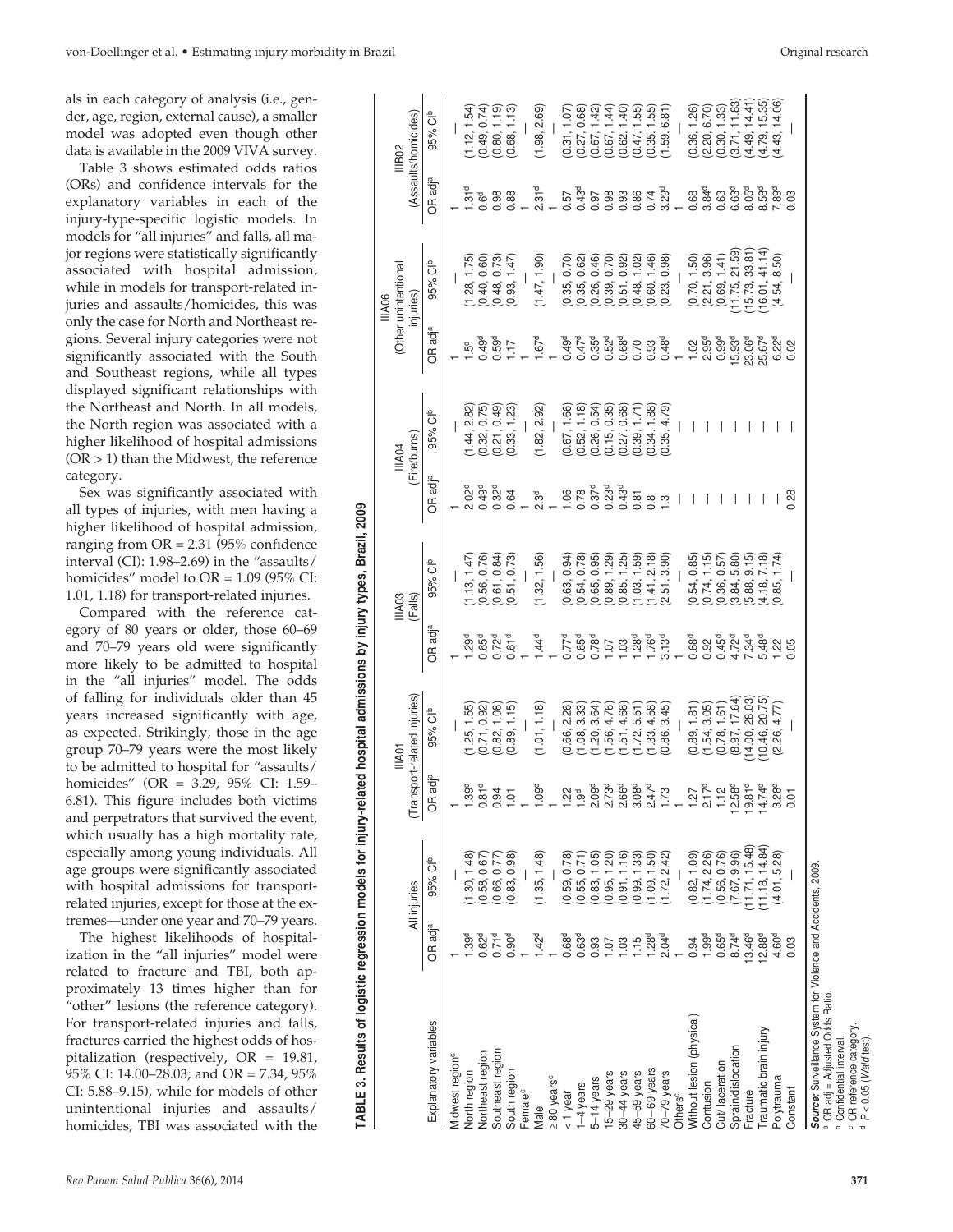highest risks (respectively, OR = 25.67, 95% CI: 16.01–41.14; and OR = 8.58, 95% CI: 4.79–15.35).

Figure 1 shows means and 95% confidence intervals for the rate of hospitalization, as reported by the VIVA survey, and for the predicted values from the logistic regression model for each group of injuries. The model-adjusted predictions show less variation, and yield estimates close to the original data, an indicator that the model is accurate.

Table 4 shows VIVA inflation factors by sex and age group for all injury types. Causes with higher inflation factors are less serious; they generate a large number of ER visits but fewer admissions than other injuries. These factors were calculated as the inverse of the predicted probability of the rate of hospitalization for the specific external cause; e.g., for the cause "other unintentional injuries," the inflation factor was about 46 for females, which means that for every 46 ER visits one hospitalization is expected.

Nature of injury comprises five categories in the 2009 VIVA survey, but 32 in the GBD study (7). Accordingly, a further adjustment was applied based on the factors proposed in the Australia GBD study (14), and ER visits leading to hospitalizations were estimated using these two models in parallel. Specifically, the ratios between the values estimated using the 2009 VIVA survey and Australia GBD models were applied to the sum of hospital admissions from SIH in order to obtain final estimates of ER visits nationwide by sex, age group and nature of injury.

The incidence of injuries was calculated from the estimates of hospitalizations and ER visits described above, and, along with disability weights and duration, used to calculate YLD. For each injury type and region, the following procedures were applied:

- calculation of short-term durations by sex and age group;
- calculation of long-term durations by sex and age group;
- calculation of short-term YLDs (unweighted by age group, at a discount rate of 3%);
- calculation of long-term YLDs (unweighted by age group, at a discount rate of 3%);
- calculation of final YLDs by injury type, sex, age group and region;

• calculation of YLD rates, based on the resident population in 2008.

## **RESULTS**

Injuries accounted for 10.0% of the total burden of disease in Brazil in 2008, corresponding to 19 DALYs per 100 000 inhabitants. DALYs for injuries were skewed towards men, with a male/female ratio of 4.8; among women, unintentional injuries predominated. The 15–29 year age group experienced the highest burden. YLD accounted for 10% of total DALYs, with most (95%) coming as a result of unintentional injuries; of these, falls accounted for the largest proportion (36.3%).

In descending order, the injury groups accounting for the most YLD were as follows: other unintentional injuries (IIIA06): 82 per hundred thousand inhabitants, 38% of total; falls (IIIA03): 81, 37%; transport-related injuries (IIIA01): 28, 13%; fire/burns (IIIA04): 9, 4%; assaults/homicides (IIIB02): 9, 4%; intentional self-harm/suicides (IIIB01): 7, 3%; and all other groups combined represented less than 1%.

Complete results for 2008 DALYs (sum of YLLs and YLDs) in Brazil, stratified by sex, age group and geographic region, are presented elsewhere (16).

# **DISCUSSION**

The methodology applied in the 2008 GBD-Br study introduced improvements in the assessment of injury incidence in Brazil, when compared to both the first version of the GBD-Br in 1998 and the standard international methodology for the GBD (7).

In 1998, GBD-Br injury estimates were based on hospital admissions and parameters from the Australia GBD. At the time, no information was available on ER visits, since the first VIVA survey was not performed until 2006. ER visits that did not generate a hospital admission were estimated using only parameters from the Australia GBD (14), an important weakness.

The country-level estimate for injuries in Brazil proposed by Murray *et al*. (17) has significant shortcomings, including the impossibility of stratification by region, which limits the power of analysis. Moreover, the methodology used to calculate YLD is not described in detail, nor is there any information on whether ER visits that did not generate hospital admissions were included or adjusted for in the analysis; it is also unclear whether private sector data, generally unavailable in Brazil, was factored into estimates of hospital admissions.

Despite the methodological advances described here for calculating YLD for injuries in the 2008 GBD-Br, some limitations remain:

1) the 2009 VIVA survey used to estimate ER visits does not cover the nation fully, but rather is restricted to 136 public hospital facilities spread throughout the country; to address this, logistic models were used to estimate the number of ER visits at country level, and the results adjusted using parameters from the Australia GBD Australia (14) to account for the 32 types of injuries recognized in the ICD-10;

2) the hospital information system only collects data on public facilities; thus, the 2008 GBD-Br inflated the number of admissions based on coverage estimates of the public and private sectors, a procedure that needs to be improved, in light of the complexity of the adjustment procedure;

3) the weights used to calculate morbidity in GBD-Br are from the Australian GBD, hence they do not address the specificities of the Brazilian health system; a recent study proposes to address this limitation by including information on quality of life (18); the use of parameters from the Australian GBD may also introduce errors and inconsistencies in calculating the likelihood of hospital admissions in Brazil, given that the health systems involved are quite different.

The GBD-Br 2008 improved the methodology for calculating YLD due to injuries; nevertheless, continuous improvements and methodological innovation should be encouraged since there is always room for improvement.

Data on hospital admissions and ER visits in the Brazilian private sector would be extremely valuable, obviating the need for a correction factor. Current information on ER visits should be improved through the implementation of a dedicated national information system to gather such data—the VIVA survey, though valuable, has limitations with respect to coverage and the cross-sectional nature of the data. Studies of the burden of disease in Brazil would benefit from: 1) automation of the calculation of YLD, which would improve the continuity of GBD-Br editions; 2) disaggregation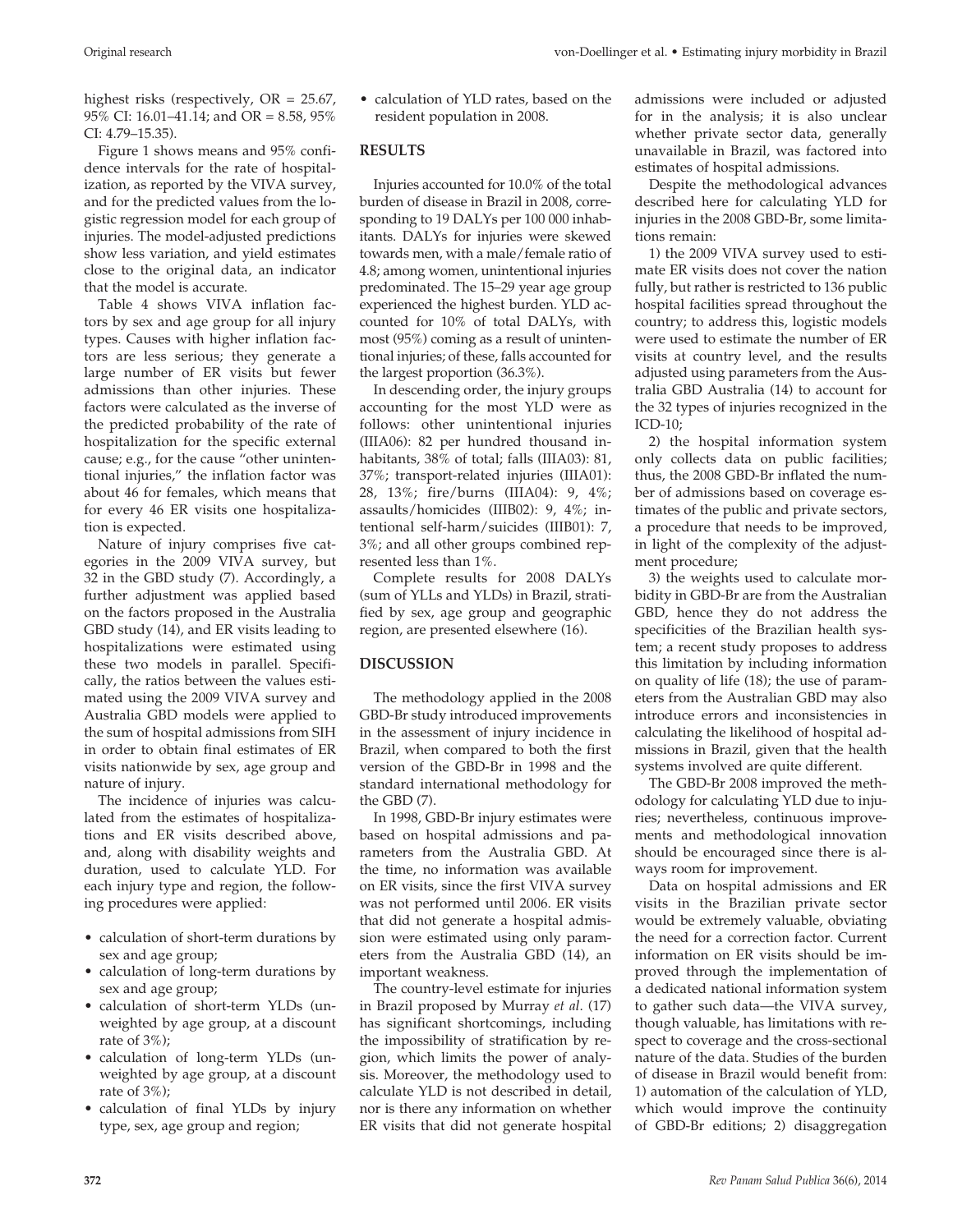**FIGURE 1. Proportion of Emergency Room (ER) visits leading to hospitalizations from the 2009 VIVA survey (light grey) and predicted probability from logistic regression models (dark grey) for A: all injuries; B: transport-related injuries; C: falls; D: fire/burns; E: other unintentional injuries; F: assaults/homicides. Brazil, 2009**

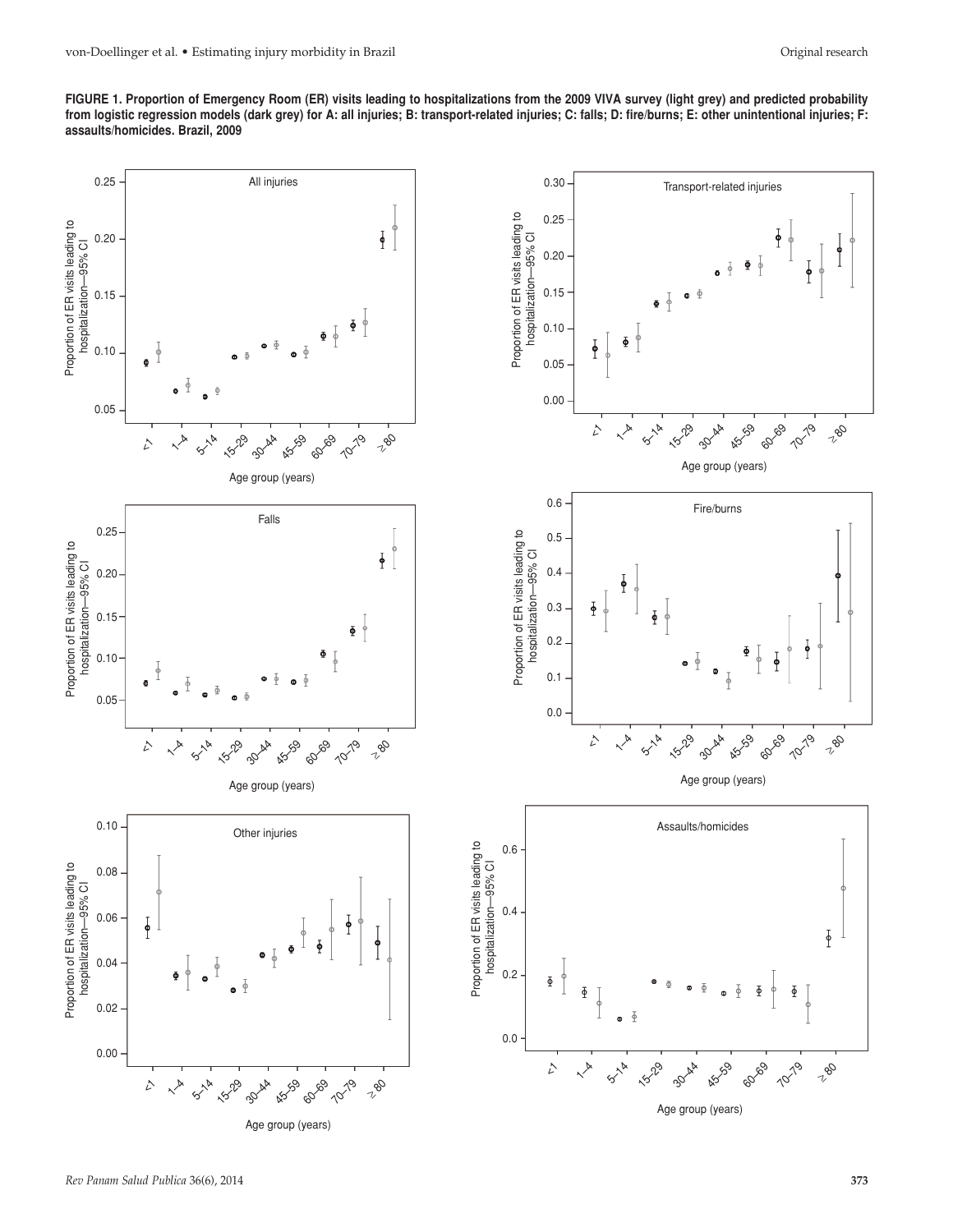#### **Table 4. Inflation factors for injuries by age group and sex from the 2009 Violence and Accidents (VIVA) Survey, Brazil, 2009**

|                                                   |      |         |          | Age group in years (Global Burden of Disease study, GBD) |           |           |           |           |           |       |
|---------------------------------------------------|------|---------|----------|----------------------------------------------------------|-----------|-----------|-----------|-----------|-----------|-------|
| Injuries <sup>a</sup>                             | < 1  | $1 - 4$ | $5 - 14$ | $15 - 29$                                                | $30 - 44$ | $45 - 59$ | $60 - 69$ | $70 - 79$ | $\geq 80$ | Total |
| Inflation factor by VIVA survey                   |      |         |          |                                                          |           |           |           |           |           |       |
| Female                                            |      |         |          |                                                          |           |           |           |           |           |       |
| IIIA01                                            | 11.9 | 12.8    | 7.9      | 7.7                                                      | 6.5       | 7.3       | 4.9       | 7.1       | 6.5       | 7.3   |
| IIIA03                                            | 18.3 | 19.8    | 24.3     | 27.9                                                     | 19.1      | 16.9      | 10.6      | 7.8       | 4.9       | 16.0  |
| IIIA04                                            | 4.5  | 4.1     | 5.6      | 11.5                                                     | 13.9      | 8.2       | 9.8       | 5.6       | 5.9       | 8.0   |
| IIIA06                                            | 25.9 | 43.3    | 56.7     | 61.2                                                     | 42.5      | 37.2      | 33.2      | 23.7      | 33.6      | 45.6  |
| IIIB02                                            | 8.3  | 14.7    | 28.1     | 11.2                                                     | 12.2      | 14.5      | 11.0      | 9.4       | 4.4       | 12.4  |
| All injuries <sup>d</sup>                         | 13.5 | 18.0    | 22.0     | 14.6                                                     | 13.6      | 14.4      | 10.6      | 9.0       | 5.8       | 14.3  |
| Male                                              |      |         |          |                                                          |           |           |           |           |           |       |
| IIIA01                                            | 15.5 | 12.0    | 7.3      | 6.6                                                      | 5.4       | 4.8       | 4.2       | 4.9       | 4.4       | 6.0   |
| IIIA03                                            | 12.1 | 15.6    | 15.5     | 15.8                                                     | 10.9      | 11.8      | 8.2       | 7.0       | 4.0       | 12.7  |
| IIIA04                                            | 2.8  | 2.3     | 2.7      | 5.5                                                      | 6.6       | 4.7       | 5.3       | 5.0       | 1.9       | 4.3   |
| IIIA06                                            | 13.6 | 23.4    | 23.8     | 30.9                                                     | 19.3      | 17.3      | 17.5      | 13.7      | 15.7      | 22.7  |
| IIIB02                                            | 4.5  | 5.0     | 13.7     | 4.8                                                      | 5.2       | 5.7       | 5.9       | 5.8       | 2.9       | 5.2   |
| All injuries <sup>d</sup>                         | 9.4  | 13.4    | 14.0     | 9.2                                                      | 8.2       | 8.4       | 7.4       | 7.0       | 4.2       | 9.4   |
| Inflation Factor by VIVA and Australian GBD Study |      |         |          |                                                          |           |           |           |           |           |       |
| Female                                            |      |         |          |                                                          |           |           |           |           |           |       |
| IIIA01                                            | 68.3 | 44.5    | 8.8      | 5.6                                                      | 7.5       | 5.8       | 4.5       | 14.6      | 13.8      | 5.4   |
| IIIA02                                            | 13.9 | 19.9    | 37.8     | 25.6                                                     | 35.3      | 48.7      | 77.6      | 455.0     | 160.8     | 29.2  |
| IIIA03                                            | 4.1  | 4.7     | 4.9      | 7.2                                                      | 7.0       | 7.0       | 6.8       | 5.2       | 2.9       | 5.8   |
| IIIA04                                            | 2.4  | 1.8     | 5.2      | 9.4                                                      | 17.2      | 9.5       | 61.3      | 164.9     | 433.2     | 7.5   |
| IIIA05                                            | 13.5 | 18.0    | 22.0     | 14.6                                                     | 13.6      | 14.4      | 10.6      | 9.0       | 5.8       | 14.3  |
| IIIA06                                            | 13.2 | 20.0    | 11.6     | 18.1                                                     | 18.8      | 19.0      | 16.4      | 11.8      | 16.2      | 16.5  |
| IIIB01                                            | 13.5 | 18.0    | 54.4     | 26.1                                                     | 40.0      | 48.8      | 43.1      | 147.2     | 100.2     | 36.2  |
| IIIB02                                            | 15.0 | 33.6    | 57.4     | 4.3                                                      | 3.0       | 24.7      | 18.1      | 23.7      | 4.4       | 6.1   |
| IIIB03                                            | 13.5 | 18.0    | 22.0     | 14.6                                                     | 13.6      | 19.9      | 10.6      | 9.0       | 5.8       | 96.1  |
| Male                                              |      |         |          |                                                          |           |           |           |           |           |       |
| IIIA01                                            | 51.8 | 40.4    | 5.4      | 5.0                                                      | 5.1       | 5.6       | 7.2       | 13.8      | 10.7      | 7.0   |
| IIIA02                                            | 9.3  | 13.5    | 35.0     | 21.1                                                     | 18.4      | 32.2      | 102.9     | 84.7      | 16.0      | 21.0  |
| IIIA03                                            | 2.9  | 4.6     | 4.0      | 4.1                                                      | 4.3       | 6.1       | 6.5       | 5.6       | 3.4       | 4.3   |
| IIIA04                                            | 1.7  | 1.2     | 2.5      | 10.6                                                     | 8.8       | 12.7      | 7.3       | 4.4       | 30.6      | 5.5   |
| IIIA05                                            | 9.4  | 13.4    | 14.0     | 9.2                                                      | 8.2       | 8.4       | 7.4       | 7.0       | 4.2       | 9.4   |
| IIIA06                                            | 3.0  | 5.1     | 6.8      | 11.8                                                     | 7.3       | 8.6       | 11.9      | 12.7      | 15.3      | 8.6   |
| IIIB01                                            | 9.4  | 13.4    | 114.6    | $6.2\,$                                                  | 19.9      | 40.7      | 129.0     | 7.0       | 4.2       | 14.1  |
| IIIB02                                            | 8.3  | 13.6    | 27.4     | 1.4                                                      | 2.6       | 4.4       | 6.7       | 5.2       | 2.9       | 2.2   |
| IIIB03                                            | 9.4  | 13.4    | 14.0     | 0.8                                                      | 1.3       | 8.4       | 7.4       | 7.0       | 4.2       | 1.7   |
|                                                   |      |         |          |                                                          |           |           |           |           |           |       |

*Source:* Surveillance System for Violence and Accidents, 2009 (5) and Australian GBD Study (14).

a Transport-related injuries (IIIA01), accidental poisoning (IIIA02), falls (IIIA03), fire/burns (IIIA04), drowning (IIIA05), other unintentional injuries (IIIA06) and complications of medical/surgical care (IIIA07); self-harm/suicides (IIIB01), assaults/homicides (IIIB02) and war (IIIB03).<br><sup>b</sup> Included the following injury types: IIIA02, IIIA05, IIIB01 e IIIB03.

of YLD, YLL and DALY, not only by region but also at state level, which would provide the latter with important information to support policy-making in this area; 3) assessment of risk factors responsible for a significant fraction of disease burden due to injuries; and finally 4) a comparative analysis of the 1998 and 2008 GBD-Br studies to characterize changes over time in the burden of diseases, updating 1998 data and applying the methodology used here—this will be explored in a separate paper; and finally 5) a comparative study among different methodological approaches applied in GBD-Br and international studies. The authors were unable to find detailed descriptions on the methodology used to calculate the burden of injuries in most international studies, even after exhaustive searches, except in GBD-Australia. Such information is critical for comparative analysis of the data.

This paper presents a new methodological approach used to estimate YLD for injuries in Brazil. Given the high impact of injuries on population health and, frequently, their preventability, it is essential that different methodologies and existing databases be made public, in order to broaden dialogue within the international scientific community, support initiatives for assessing overall health, and strengthen the use of such information to support the decision making-process in policies in this area.

**Conflicts of interest.** The authors declare that they have no conflicts of interest.

## **REFERENCES**

1. Institute for Health Metrics and Evaluation. Global Burden of Diseases, Injuries, and Risk Factors Study 2010 (GBD 2010) [Internet]. 2010. Available from: http://www.healthmetrics

andevaluation.org/gbd/visualizations/ regional Accessed on 16 October 2013.

2. Brasil. Ministério da Saúde. DATASUS— Banco de dados do Sistema Único de Saúde [Internet]. 2013. Available from: www.datasus. gov.br Accessed on 22 October 2013.

3. World Health Organization. Violence, injuries and disability. Geneva: WHO Press; 2012.